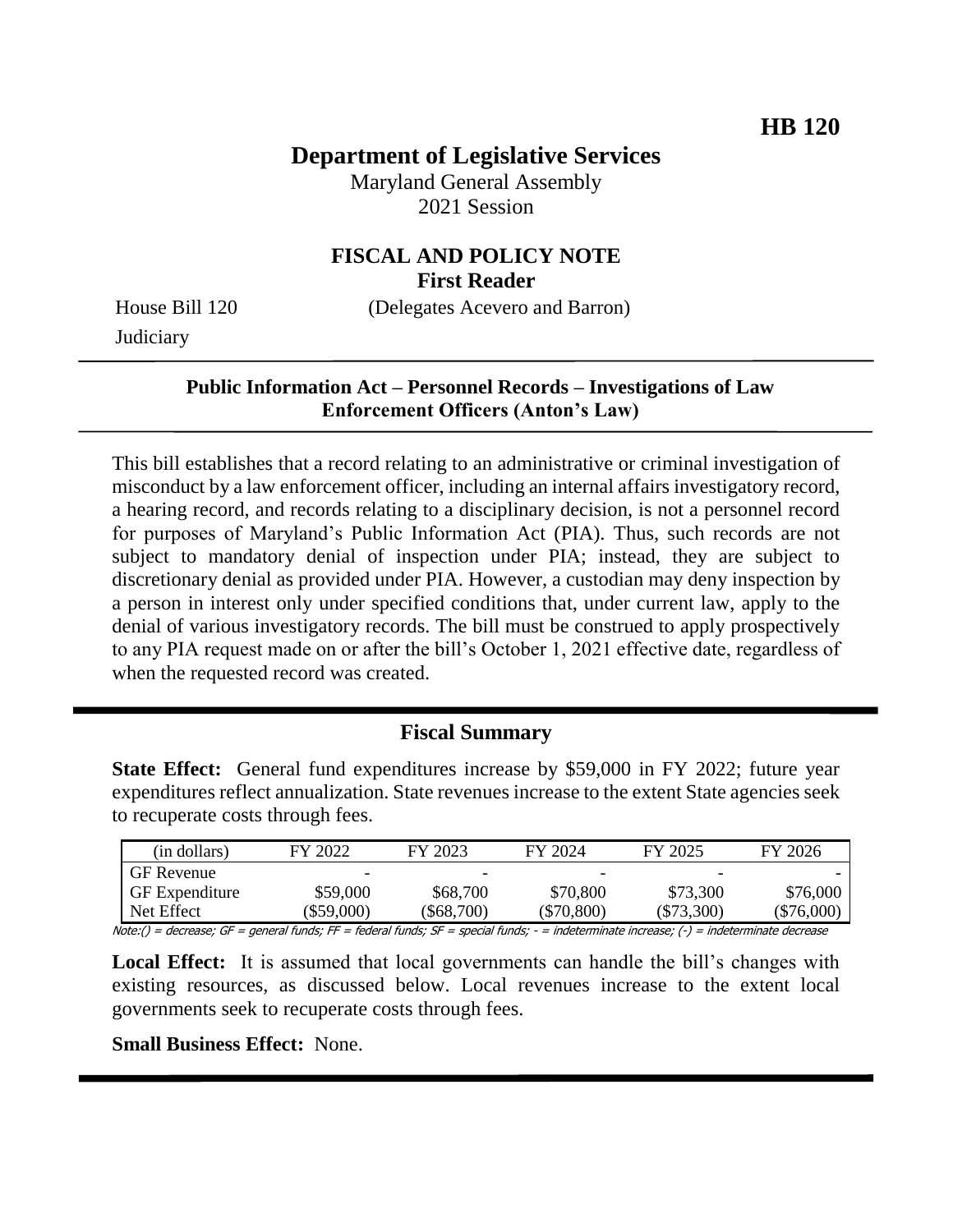# **Analysis**

#### **Current Law:**

#### *Public Information Act, Generally*

PIA establishes that all persons are entitled to have access to information about the affairs of government and the official acts of public officials and employees. Each governmental unit that maintains public records must identify a representative whom a member of the public may contact to request a public record. The Office of the Attorney General (OAG) must post all such contact information on its website and in any *Public Information Act Manual* published by OAG.

In general, a custodian must deny inspection of a public record or any part of a public record if (1) the public record is privileged or confidential by law or (2) the inspection would be contrary to a State statute, a federal statute or regulation, the Maryland Rules, or an order of a court of record. PIA also specifies various types of personal and confidential records of which a custodian *must* deny inspection unless otherwise provided by law, such as personnel records.

A custodian must deny inspection of a personnel record, including an application, a performance rating, or scholastic achievement information. However, a custodian must allow inspection by the person in interest, an elected or appointed official who supervises the work of the individual, or a specified employee organization, subject to limitations.

#### *Discretionary Denials*

Unless otherwise provided by law, if a custodian believes that inspection of a part of a public record would be contrary to the public interest, the custodian *may* deny inspection of that part of the record as provided under PIA. PIA specifies the types of records that are eligible for discretionary denial.

#### *Records Pertaining to Investigations, Intelligence Information, or Security Procedures*

A custodian may, subject to specified conditions, deny inspection of:

- records of investigations conducted by the Attorney General, a State's Attorney, a municipal or county attorney, a police department, or a sheriff;
- an investigatory file compiled for any other law enforcement, judicial, correctional, or prosecution purpose; or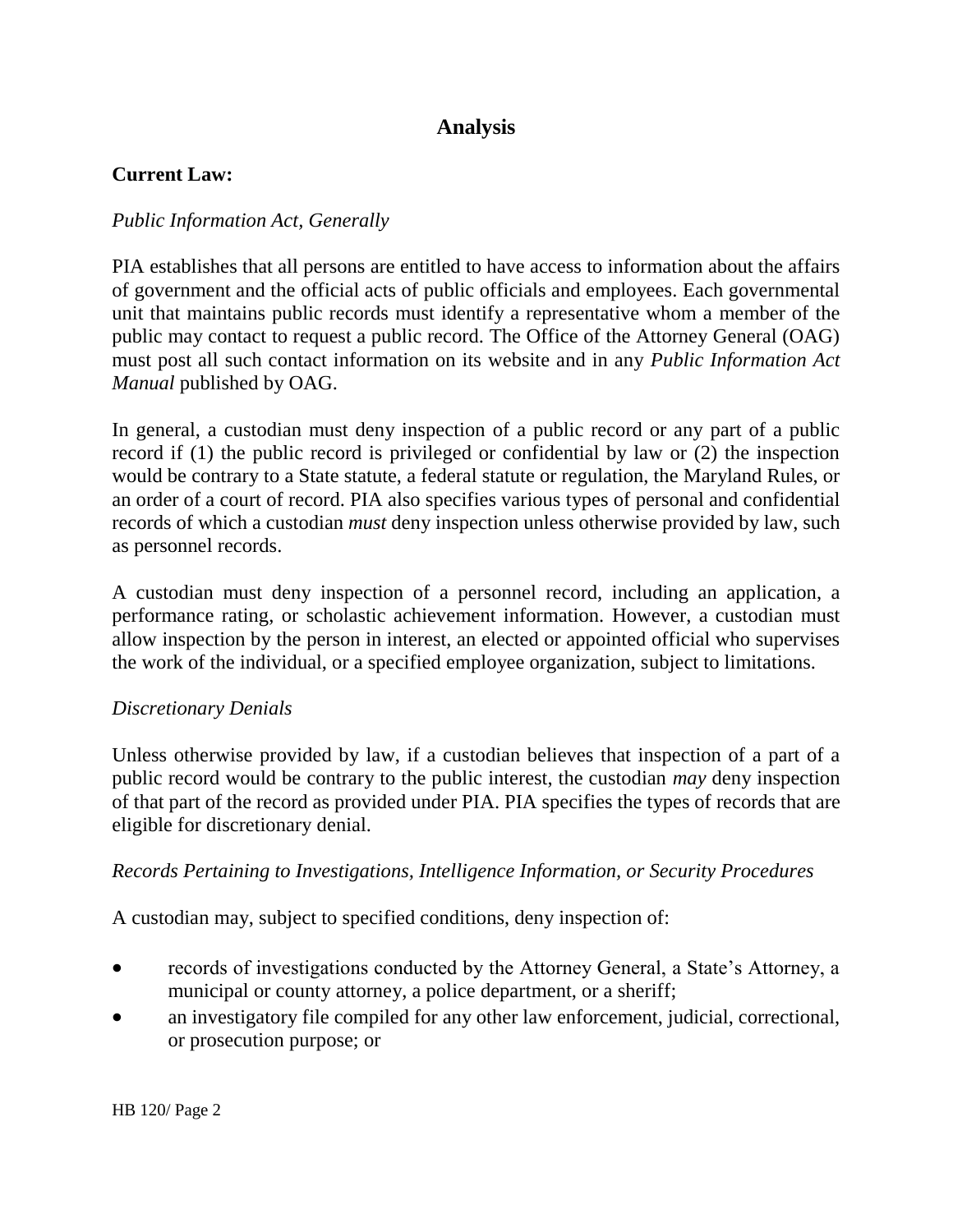records that contain intelligence information or security procedures of the Attorney General, a State's Attorney, a municipal or county attorney, a police department, a State or local correctional facility, or a sheriff.

A custodian may deny inspection of such records by a person in interest only to the extent that the inspection would (1) interfere with a valid and proper law enforcement proceeding; (2) deprive another person of a right to a fair trial or an impartial adjudication; (3) constitute an unwarranted invasion of personal privacy; (4) disclose the identity of a confidential source; (5) disclose an investigative technique or procedure; (6) prejudice an investigation; or (7) endanger the life or physical safety of an individual. Under the bill, these conditions apply to the denial of inspection by a person in interest of a record relating to an administrative or criminal investigation of misconduct by a law enforcement officer.

"Person in interest," as it applies to PIA, means (1) a person or governmental unit that is the subject of a public record or a designee of the person or governmental unit; (2) if the person has a legal disability, the parent or legal representative of the person; or (3) as to requests for correction of certificates of death under State law, the spouse, adult child, parent, adult sibling, grandparent, or guardian of the person of the deceased, as specified.

#### *Procedure for Denial*

A custodian who denies inspection of a public record must, within 10 working days, provide a written statement to the applicant that gives (1) the reason for denial; (2) if denying a part of a record on a discretionary basis, a brief explanation of why the denial is necessary and why redacting information would not address the reasons for the denial; (3) the legal authority for the denial; (4) a brief description of the undisclosed record (without disclosing the protected information); and (5) notice of the available statutory remedies.

#### *Denial of Personnel Records Relating to Police Disciplinary Actions*

In *Maryland Department of State Police v. Teleta S. Dashiell,* 443 Md. 435, 117 A.3d 1 (2015), the Court of Appeals held that the internal affairs records of an investigation into the conduct of a State police officer were "personnel records" exempt from mandatory disclosure under PIA, despite the fact that the respondent – who had filed a complaint against the officer – had identified the officer in a public forum and that her complaint against him was sustained. In addition, the court held that the respondent, as the complainant, was not a person in interest with respect to the requested records.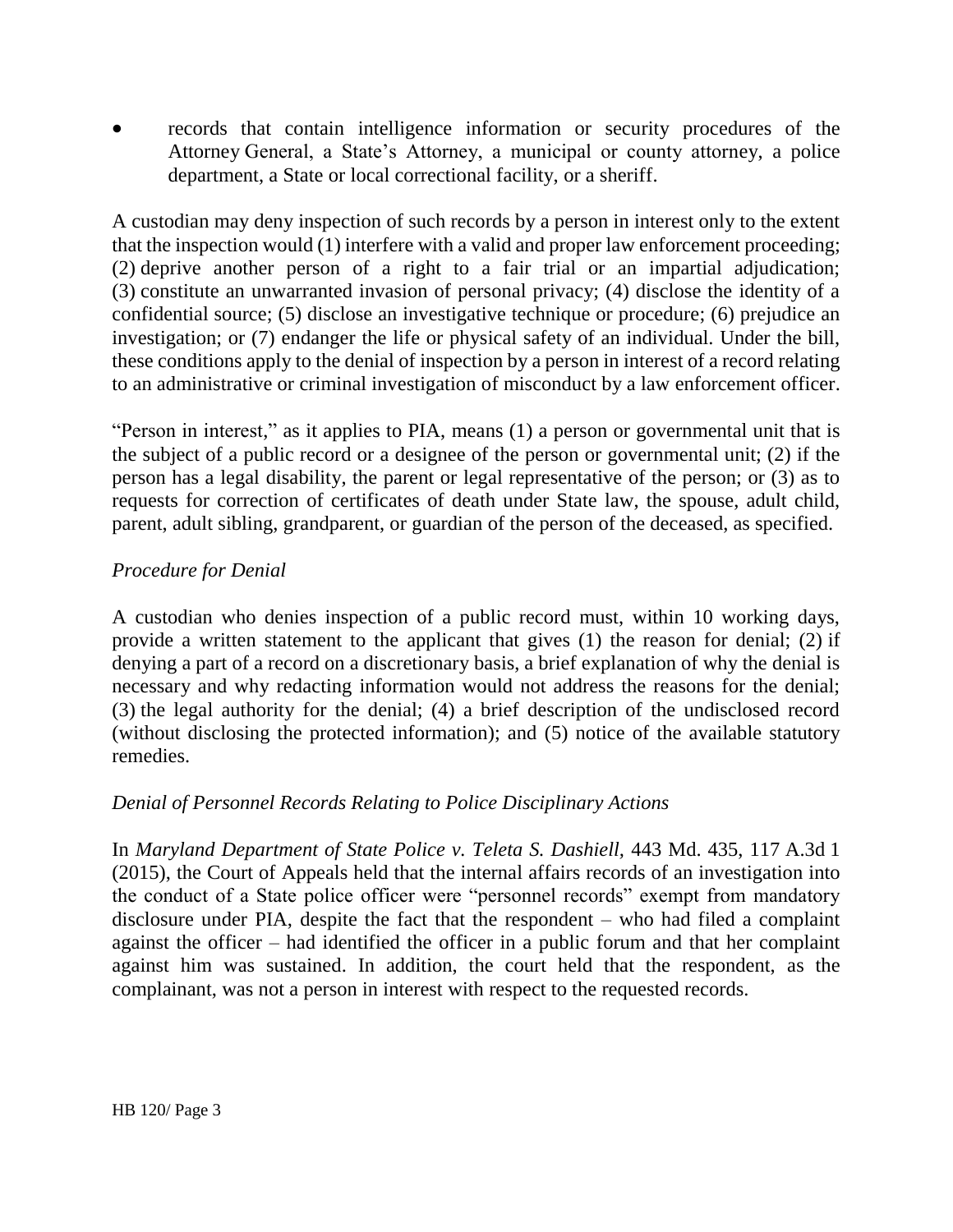**State Revenues:** State revenues increase to the extent that State law enforcement agencies such as the Department of State Police (DSP) seek to recuperate any costs related to responding to PIA requests under the bill through fees charged in accordance with PIA. Any such impact, however, cannot be reliably estimated.

**State Expenditures:** DSP anticipates that it will receive additional PIA requests and spend additional time reviewing and responding to PIA requests as a result of the bill. The department advises that it is unable to absorb any increase in its PIA workload without additional support personnel. According to DSP, in calendar 2020, the department processed 3,830 PIA requests, an increase of more than 1,000 requests from the previous year. DSP further advises that the department does not currently have a full-time PIA coordinator and is not currently meeting statutory timelines for responding to PIA requests given the high request volumes.

Thus, general fund expenditures for DSP increase by \$59,036 in fiscal 2022, which accounts for the bill's October 1, 2021 effective date*.* This estimate reflects the cost of hiring one additional full-time administrative specialist to assist the department in retrieving, reviewing, redacting, and copying requested records. It includes a salary, fringe benefits, one-time start-up costs, and ongoing operating expenses.

| Position                                |          |
|-----------------------------------------|----------|
| Salary and Fringe Benefits              | \$53,455 |
| <b>Operating Expenses</b>               | 5,581    |
| <b>Total FY 2022 State Expenditures</b> | \$59,036 |

Future year expenditures reflect a full salary with annual increases and employee turnover and ongoing operating expenses.

To the extent that DSP experiences a significant increase in its PIA workload as a result of the bill, additional personnel may be needed. Other State agencies, however, can likely meet the bill's requirements with existing budgeted resources.

**Local Fiscal Effect:** Local revenues increase to the extent that local governments seek to recuperate any costs related to responding to PIA requests under the bill through fees charged in accordance with PIA. In the event that the bill results in a significant increase in the PIA workload of local law enforcement agencies, local expenditures may increase for some jurisdictions to hire staff to process the requests. However, it is assumed, for purposes of this fiscal and policy note, that local law enforcement agencies can handle any impact on PIA workloads with existing resources.